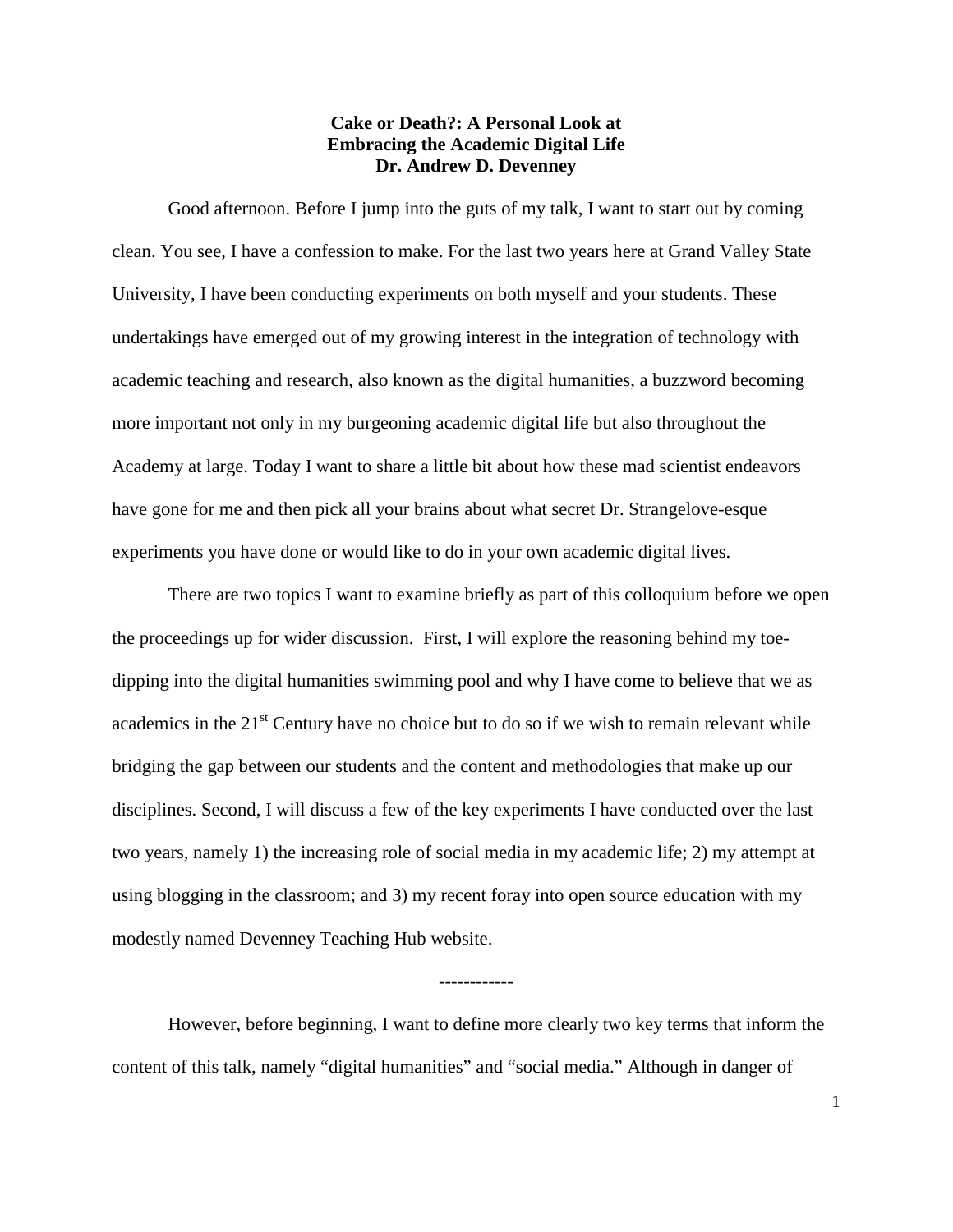becoming meaningless buzzwords through ill-considered usage, both terms mark out key emerging areas of knowledge and networking that have increasingly become vital baselines for understanding life in our post-future technological epoch.

Of the two, "digital humanities" is perhaps the harder to define effectively, partly because there is still considerable debate among digital humanities scholars and practioners about what this emerging field really is. Broadly speaking, the field of digital humanities is a loosely defined, interdisciplinary effort that uses computational and digital methods to quantify, manipulate, and analyze data in the traditional evergreen arts and humanities (or in other words, where the primary artifact of scholarly engagement is a digital object). Arising in the 1990s out of "humanities computing" efforts such as the large-scale digitization of archives, the field has grown to encompass a wide variety of activities and areas of inquiry. A good breakdown of this varied activity comes from Chris Forster, an English PhD candidate at the University of Virginia, who sketched out his observational taxonomy in a blog post for HASTAC, the Humanities, Arts, Science, and Technology Advanced Collaboratory administered jointly by Duke University and the University of California Humanities Research Institute. In it, he puts forth four distinct areas that define digital humanities scholarship as he see it: 1) Direct, Practical Uses of Computational Methods for Research (for instance, humanities computing projects like Stanford University's Mapping the Republic of Letters project, the use of text-mining in scholarly analysis, or the development of software such as Omeka (a platform for publishing online collections and exhibitions) and Zotero (a browser-based plug-in for collecting, managing, and citing research sources); 2) Media Studies Scholars Studying "New" Media (Web 2.0 and the like); 3) The Way New Technology is Reshaping the Classroom; and 4) The Way New Technology is Reshaping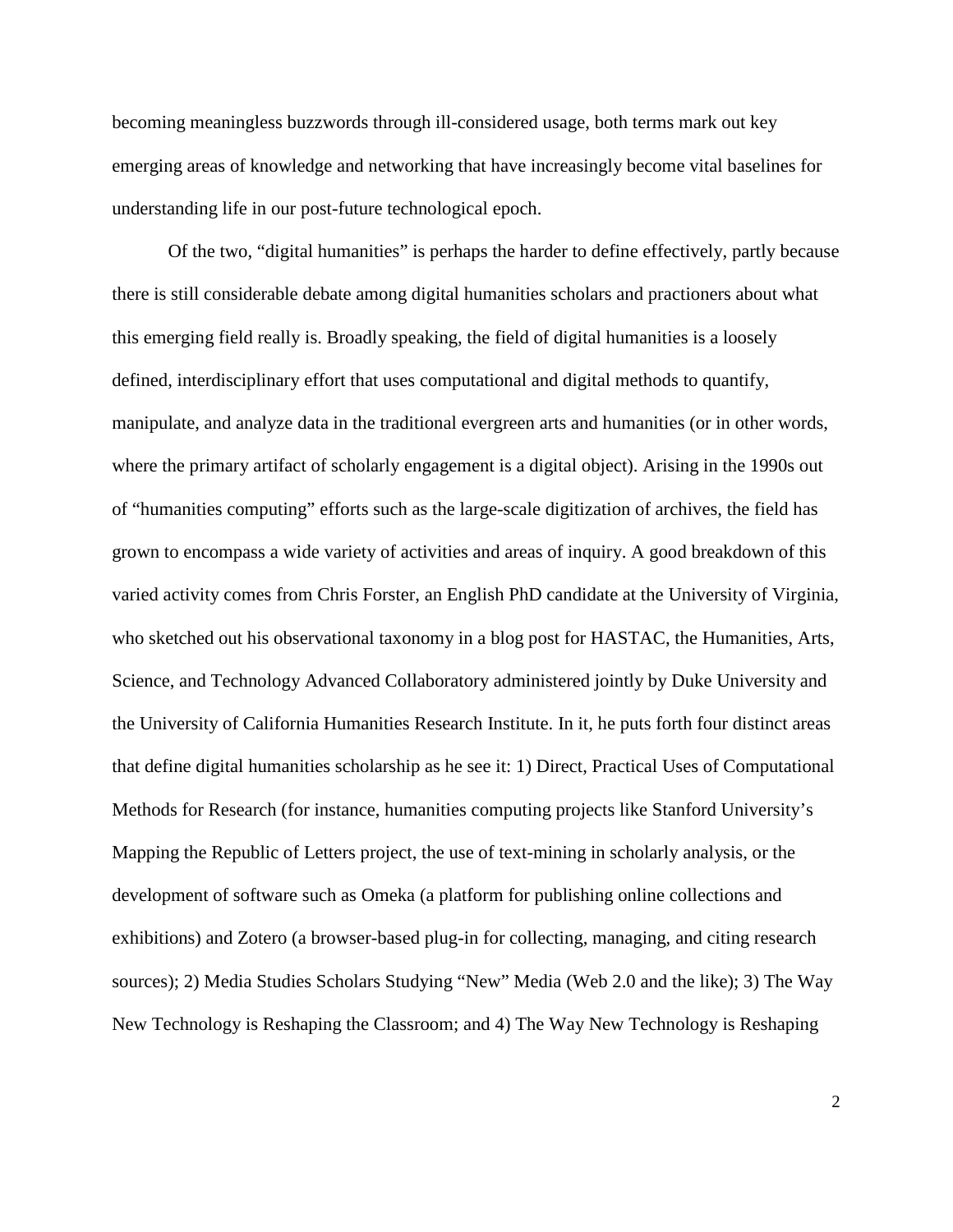Research and the Profession.<sup>[1](#page-2-0)</sup> There is much more that one could say about all this (and much more jargon like "tesserae of expert knowledge" and "wikinomic scholarship" to weed through), but that should suffice for now.<sup>[2](#page-2-1)</sup>

The other term, "social media," is somewhat easier to define. Again broadly speaking, social media are largely web-based communication technologies that enable and encourage social interaction. New digital tools, such as blogging (e.g. Blogger), microblogging (e.g. Twitter), social networking (e.g. Facebook or LinkedIn), wikis and social bookmarking (e.g. Wikipedia and Delicious), social news generation (e.g. Digg or Reddit), collaborative document management (e.g. Google Docs), and livecasting (e.g. Skype), are the most obvious examples of social media.<sup>[3](#page-2-2)</sup> However, the tools themselves are not the sum total of what social media as a concept is. Instead, social media also involves the changes these tools are having on the way we think and approach knowledge in a world where humanity's knowledge base grows exponentially larger each and every day. Thus, there is also an emphasis in social media on the creation of user-generated and socially-filtered content and the aggregation of data and information through search.<sup>[4](#page-2-3)</sup>

l

<span id="page-2-0"></span><sup>&</sup>lt;sup>1</sup> Chris Forster, "I'm Chris, Where Am I Wrong?" [http://www.hastac.org/blogs/cforster/im-chris-where-am-i-wrong.](http://www.hastac.org/blogs/cforster/im-chris-where-am-i-wrong)

<span id="page-2-1"></span> $2^2$  One can find jargon like this in the Digital Humanities Manifesto 2.0, [http://www.humanitiesblast.com/manifesto/Manifesto\\_V2.pdf.](http://www.humanitiesblast.com/manifesto/Manifesto_V2.pdf)

<span id="page-2-2"></span><sup>&</sup>lt;sup>3</sup> This short list is culled from a much larger list found on the Wikipedia page for "Social Media," [http://en.wikipedia.org/wiki/Social\\_media#Examples.](http://en.wikipedia.org/wiki/Social_media#Examples) 

<span id="page-2-3"></span><sup>4</sup> This is culled largely from Brad King, "What is Social Media," [http://www.thedudeman.net/wp](http://www.thedudeman.net/wp-content/uploads/docs/class/j299x/jou299_lecture_1_whatissocialmedia.pdf)[content/uploads/docs/class/j299x/jou299\\_lecture\\_1\\_whatissocialmedia.pdf.](http://www.thedudeman.net/wp-content/uploads/docs/class/j299x/jou299_lecture_1_whatissocialmedia.pdf)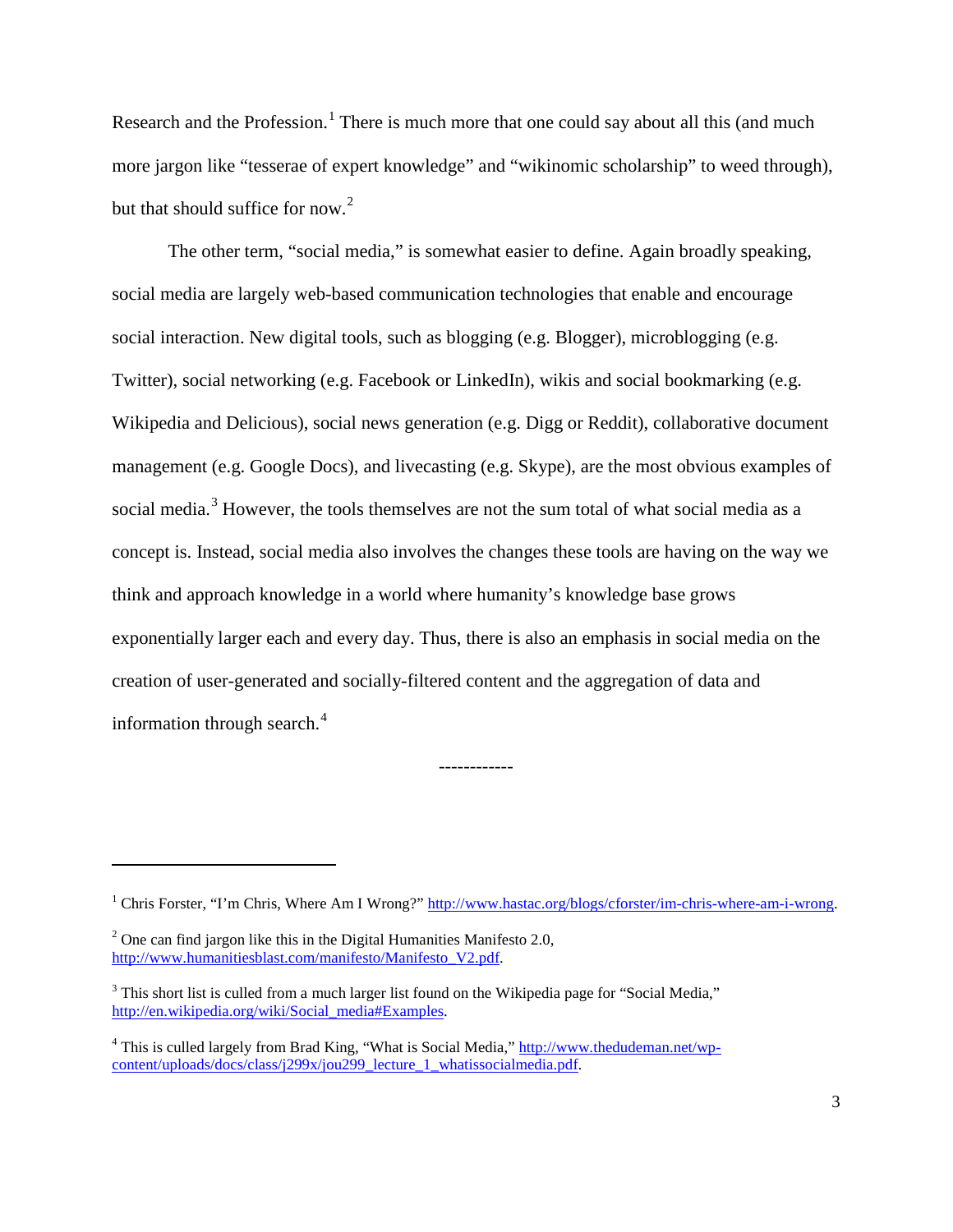With definitions out of the way, it is time to turn to the first questions of the day. Why exactly have I started to become involved in all this techno jibber jabber? Isn't this all simply a mish-mash of information flows and overlapping technologies good only for adding increased complexity to my already hectic academic life? On the surface, these are fair questions. After all, I have little to no dedicated background in the digital humanities. For instance, during my childhood, exposure to new computing technologies was mainly confined to playing on my Atari 5200 and, later, my Nintendo NES; faux-coding with my Commodore 64 computer (i.e. typing in the software code of games published in computer magazines); and watching my cousin play around on bulletin board systems (BBS). During my undergraduate college years, I typed many of my papers on an electric typewriter, received my first email address in the mid-90s, and stumbled disinterestedly through my Computers and Society course with a C+. My graduate school training came in a department that, notwithstanding its innovatively collaborative joint degree program and its methodological focus on comparative and transnational history, was and is rather traditional (i.e. low tech) in its approach to history pedagogy. And during much of the last ten years, I have argued to friends and colleagues that social media tools like Facebook, MySpace, and whatnot were merely time-wasting garbage. What I am trying to say is that I have largely used computers more so for play and entertainment than for work and have resisted integrating technology into my workflow when I could. Why then have I consciously chosen to learn to use more and more emergent technologies and integrate them into my academic life?

The answer that finally dawned on me few years ago was annoyingly simple, and one can sum it up using the short question contained in the title of this talk: "Cake or Death?" The British cross-dressing comedian Eddie Izzard has a bit in one of his shows where he comments on the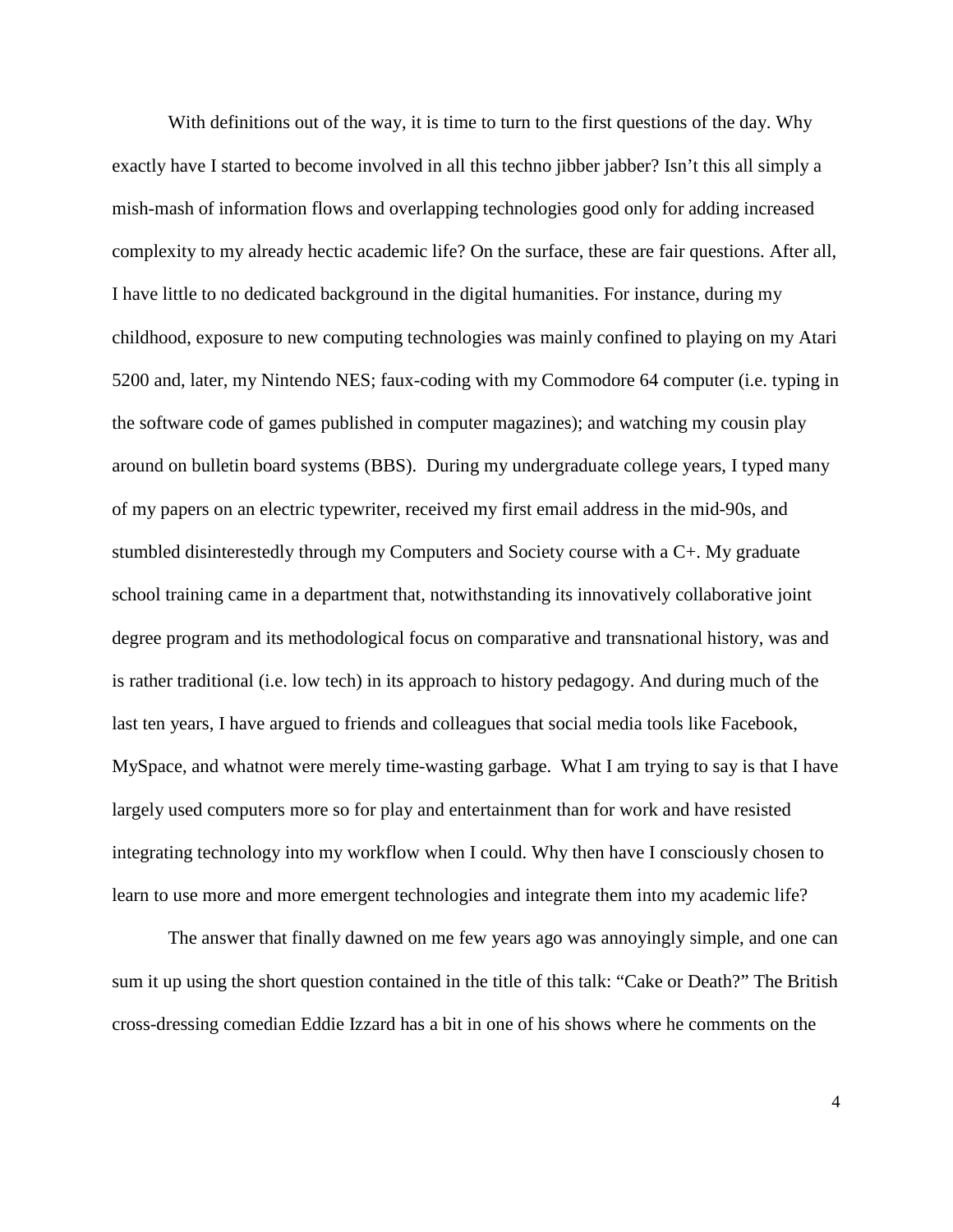difference in style between the Catholic Spanish Inquisition and a repression carried out Church-of-England-style. I would like to briefly show this to you all now; call it our video interlude.<sup>[5](#page-4-0)</sup>

Humor aside, the answer to the question of "Cake or Death?" lays bare a rather fundamental reality when it comes to the omnipresence of emergent technology as we move deeper into the  $21<sup>st</sup>$  century. The issue is this: in our present epoch, new knowledge and technologies emerge and warp our society with startling speed, collapsing and shifting social meanings, cognitive processes, and social interaction along the way. The process will not stop anytime soon; in fact it will only accelerate. While this hyperreality, as the French postmodern philosopher Jean Baudrillard labeled it, appears rather bewildering the older one is, for our present and future student cohorts and academic colleagues, hyperreality is their reality. For some people, this might not matter much; they can simply pull back their engagement from the hyperreal Now and wrap themselves in the comforting embrace of nostalgia and the Way Things Used To Be (historians seem particularly good at this, which stems in part from our obvious and necessary fetishization of the past). However, academics that have educational and public intellectual roles (i.e. all of us) do not have this luxury, not if they want to continue to fulfill those roles effectively. There was a quote I came across a few months ago that crystallized this notion for me (and is what stimulated me to put together this talk). It comes from Kyle Munkittrick, Program Director with the Institute for Ethics and Emerging Technologies at NYU. Writing for Discover Magazine's "Science Not Fiction" blog on how we are all now living in the future as traditionally conceived but still incomplete and how this is causing significant social anxiety, Munkittrick wrote, "Our Baudrillardian hyper-reality is one in which world-altering

 $\overline{\phantom{0}}$ 

<span id="page-4-0"></span> $<sup>5</sup>$  The video clip is located here: [http://www.youtube.com/watch?v=DFyuhTwi\\_OE.](http://www.youtube.com/watch?v=DFyuhTwi_OE)</sup>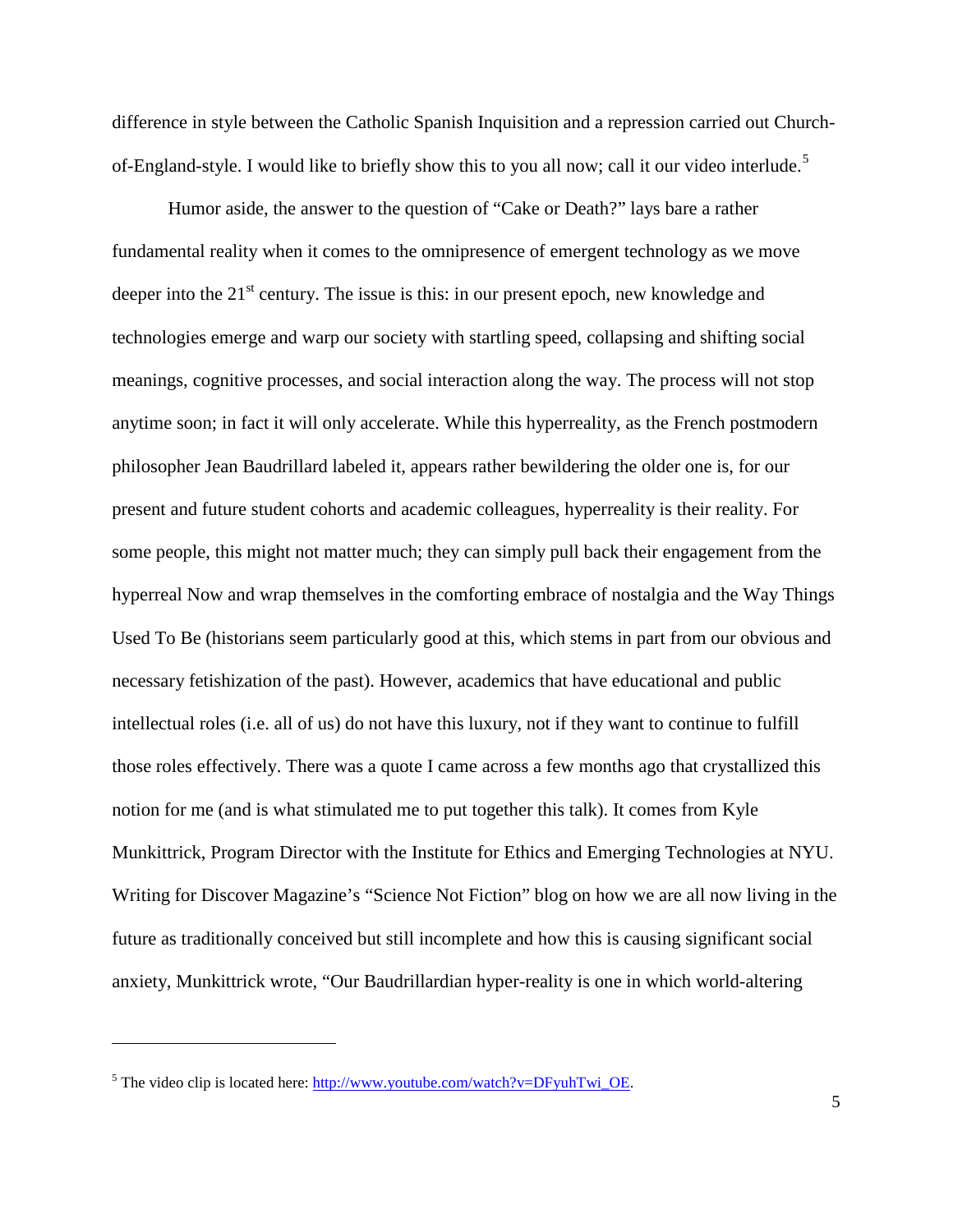inventions must be instantly integrated into our lives or we begin to fall behind, to fall *out* of reality. If you met someone who didn't use a cell phone or computer and had no idea what the internet was, would you say that person shared your reality? Really?"<sup>[6](#page-5-0)</sup>

The implications of this for the Academy seem clear to me. The fundamental question of 'To Tech or Not to Tech?" has only one answer in much the same way that "Cake or Death?" has only one answer: cake, of course. This is what became clear to me a few years ago when I decided to expand my academic digital life. I could either chose to engage with the new hyperreality of my students and my new and future colleagues in the Academy or I could not and quickly find myself becoming less relevant to their experiences, less able to bridge the gap between my reality and theirs, ultimately less effective as an educator and a scholar.

------------

However, coming to this realization did not mean I had to run out immediately and obtain cybernetic implants or suddenly become a technology blogger. Instead, I eased myself into using new technology in my academic work, experimenting with those areas that seemed the most familiar or user-friendly. Therefore, I now want to discuss briefly a few of the concrete steps I have taken to expand my academic digital life. I am going to take a rough chronological approach to these as the experiences somewhat build off of each other. Also, I want to emphasize that what follows is by no means a complete exploration of the various tech ideas I have played around with previously or are considering now, nor is this some sort of definitive list that one must follow to expand one's academic digital life. It is very much an idiosyncratic selection that I hope will prove interesting at least.

 $\overline{\phantom{0}}$ 

<span id="page-5-0"></span> $6$  Kyle Munkittrick, "The First Decade of the Future is Behind Us," [http://blogs.discovermagazine.com/sciencenotfiction/2010/12/31/the-first-decade-of-the-future-is-behind-us/.](http://blogs.discovermagazine.com/sciencenotfiction/2010/12/31/the-first-decade-of-the-future-is-behind-us/)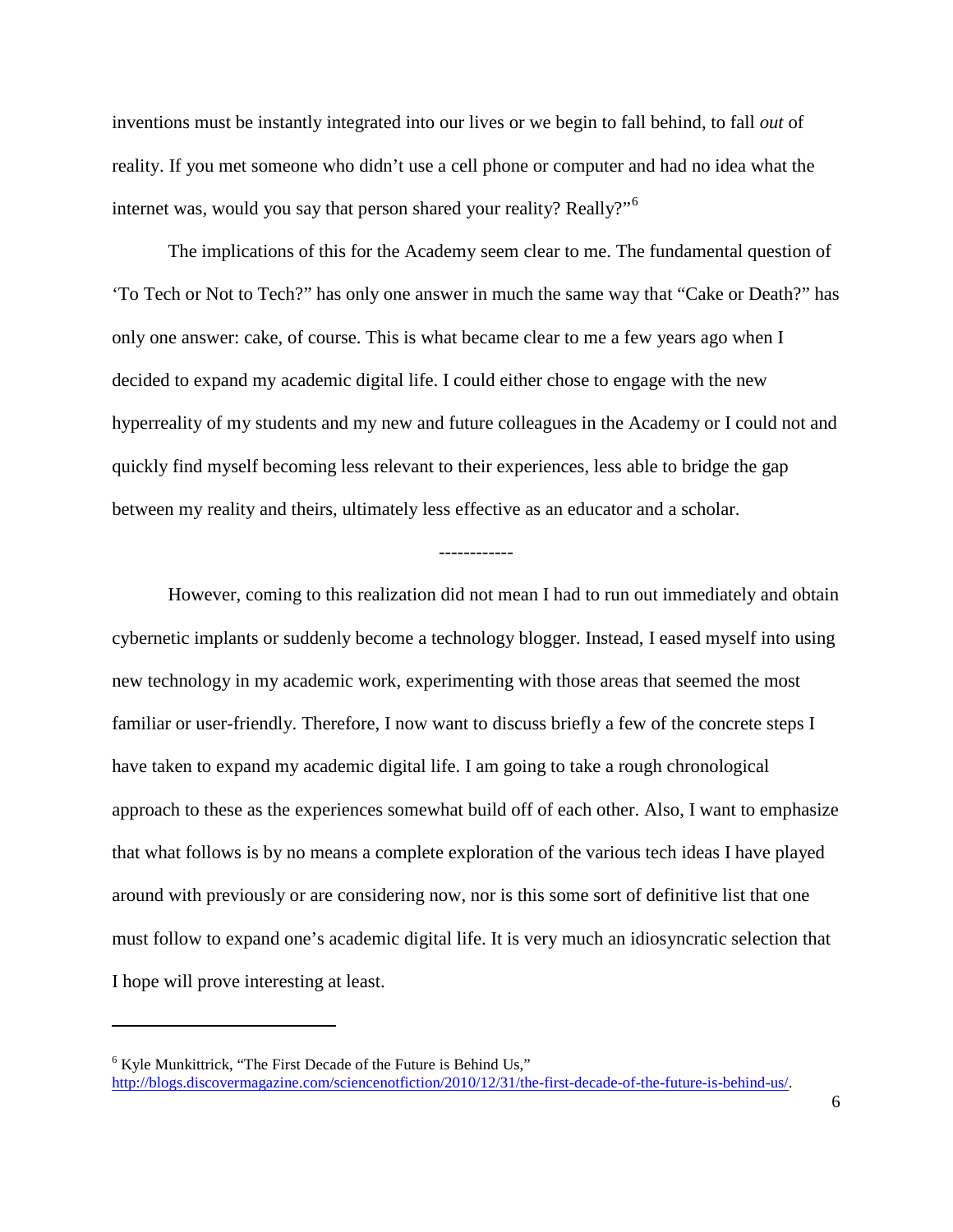In December 2008, I decided to quit ranting about social media and joined Twitter, a microblogging service first launched in 2006 where one posts short messages of up to 140 characters max (called tweets) to your followers and anyone else monitoring the stream. I did this mostly as an exercise to ridicule social media in general, spending most of my initial time trying to craft pithy comments about nothing. As such, for my first several months on Twitter, I used it primarily as what writer Warren Ellis calls "a drainage gully for mental slurry" – a place to dump whatever silly thoughts came to me and chat with a few of my real space friends also on the service.<sup>[7](#page-6-0)</sup> It was only in the early summer of 2009 that I began to understand Twitter's greater potential, particularly when it came to my own academic life. I began to follow more consistently other historians and academics, which opened me up to the less flippant uses of digital tools like Twitter: information exchange, real-time feedback, and global networking. My use of the service since then has changed considerably. While it still serves as a mental dumping ground of sorts for me (which some New Media scholars might label "lifecasting" and a person on the street might deride as "narcissism"), it has also become a nexus for collaboration and networking in my profession; a central hub for spreading and obtaining new ideas about teaching and research; a communications tool that allows me to interact easily and quickly with my students outside the classroom; and a further avenue for personal and professional promotion (and emotional support) on the academic job market. It is quite simply an all-around good time eclectic flow of information, individuals, and ideas – dynamic, ever changing, asynchronous – that has yielded some interesting professional benefits for me and other academics I know. For instance, I am on the editorial board of a new scholarly journal launching later this year (entitled

 $\overline{\phantom{0}}$ 

<span id="page-6-0"></span><sup>&</sup>lt;sup>7</sup> Warren Ellis, "Twitter: A Drainage Gully for Mental Slurry," http://www.warrenellis.com/?p=10481.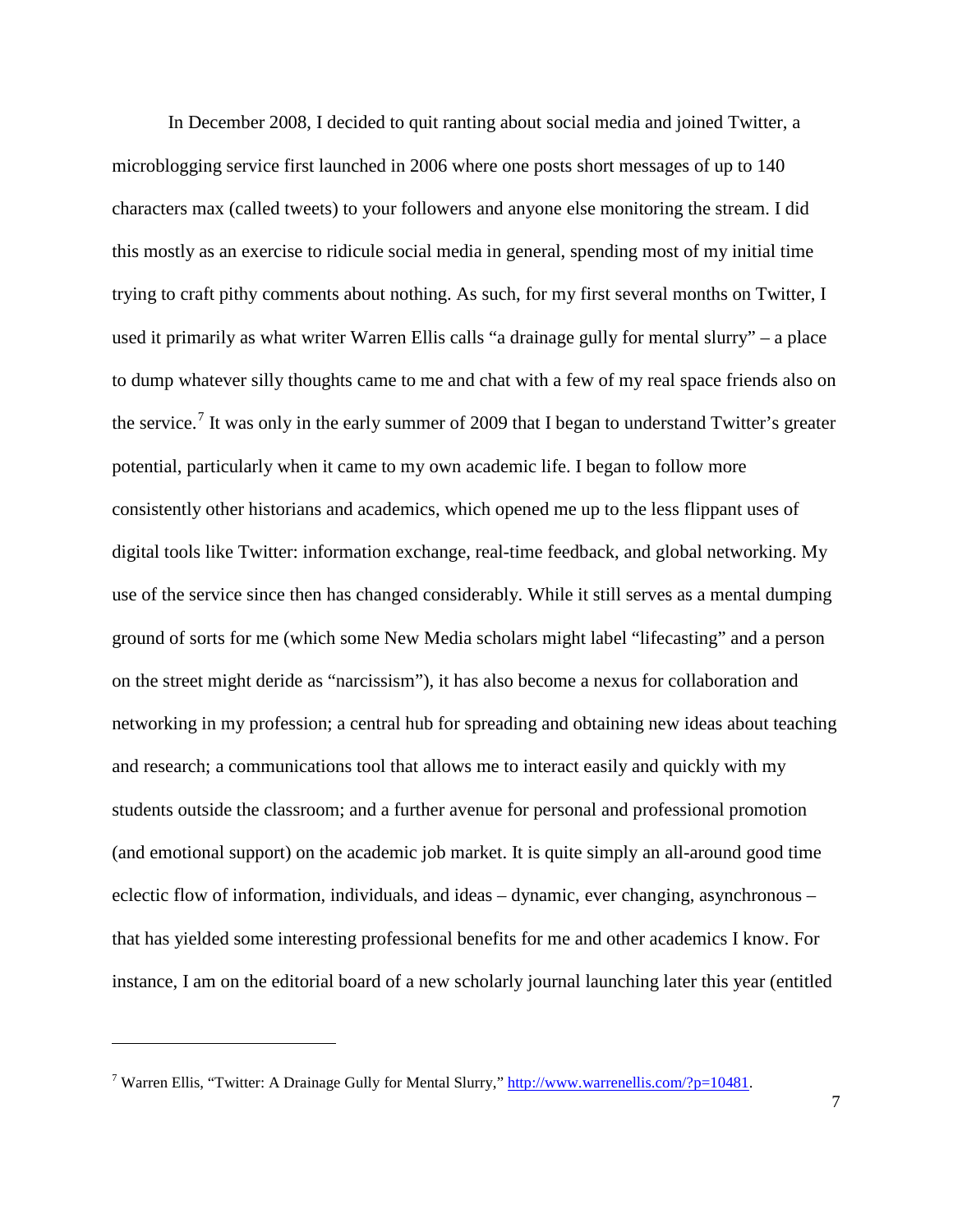*Transnational Subjects*, dealing with transnational cultural history in the modern era) because of my connections with the small but growing community of historians active on Twitter (called, amusingly enough, Twitterstorians). I have watched one of my graduate school colleagues, long disinterested in the networking and promotion aspects of social media and the internet generally, leverage connections made through Twitter to help finance and produce a historical documentary he recently filmed on the Cahokia Native American site near St. Louis, Missouri. Rather quickly, Twitter has become an integral part of my academic life.

------------

The second and third examples I want to discuss with you involve using technology and social media in my teaching. In the Fall 2009 semester, I experimented with blogging in two of my World History to 1500 courses. First appearing in the late 1990s, a blog (or "web log," the phrase from which the word "blog" comes from) is a medium largely used for online journaling where an individual or small groups of individuals post and share news, information, regular commentary, reviews, pictures, or anything else really on a public website, with entries usually displayed in reverse chronological order. There are a number of free and/or open source software platforms available (e.g. Blogger, TypePad, Movable Type, WordPress, etc) to facilitate easy access to blogging and minimize much of the inherent coding difficulties in managing a blog system. That is to say, you do not need to mess around with the coding guts of the software unless you want to do so. In addition to providing a means for expressing opinions and ideas, a blog also has the capability to encourage public feedback, commentary, and criticism from those that read or stumble upon it. Thus, in the last twelve years or so, blogging has emerged as a vibrant online extension of the public sphere, albeit in ways Jürgen Habermas probably could not have foreseen. Having come across examples online of other academics integrating blogging into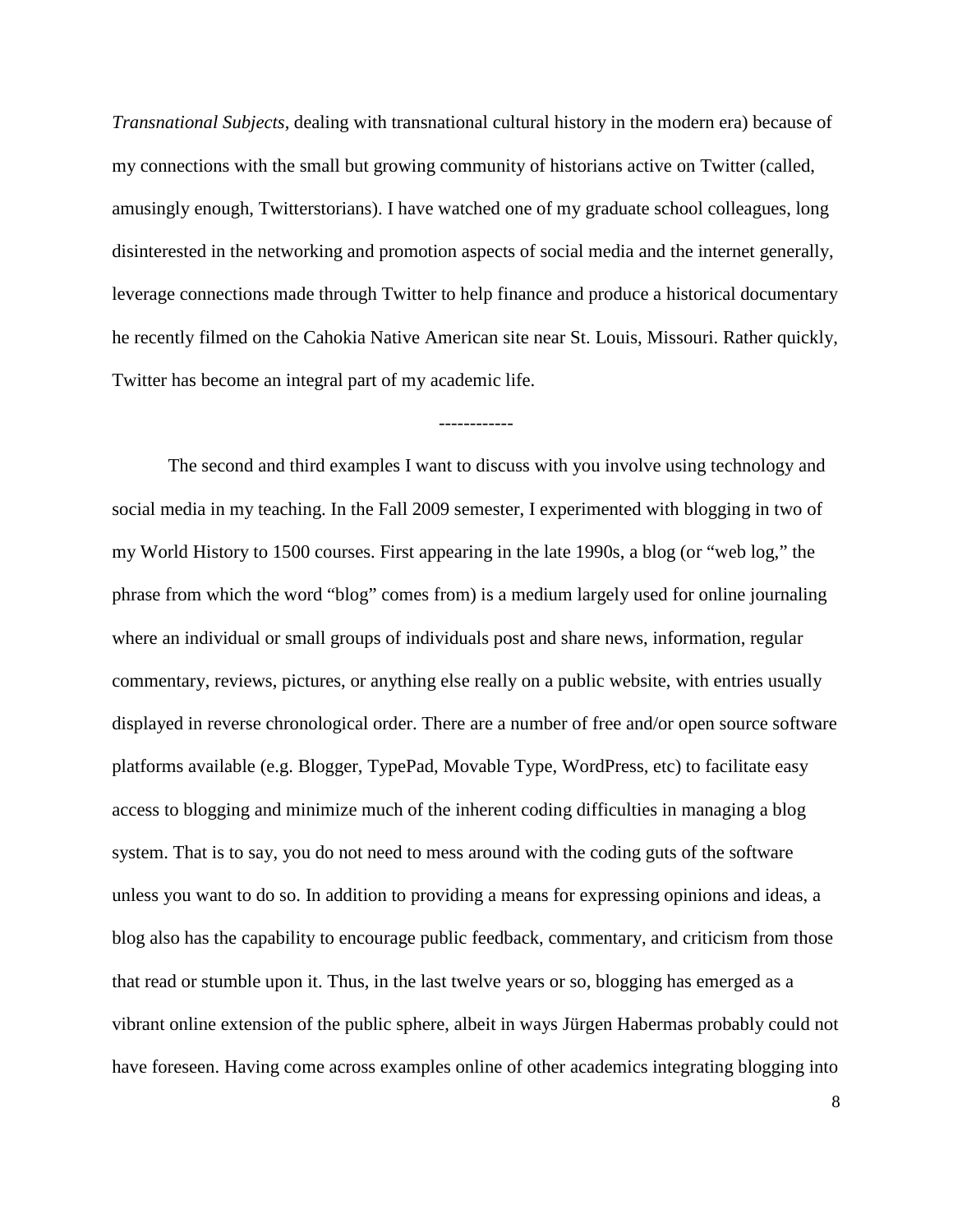their classroom pedagogy, I decided to try out my own experiment in online, discursive discussion and commentary. I did this so that 1) students could gain some experience interacting with this relatively new public space as more than merely consumers; and 2) students could gain further opportunities to work on their writing skills consistently throughout the semester.

The barebones outline of the assignment was this. Students were divided into groups of five to six and assigned with the task of collaboratively managing their own history group blogs. The blogs nominally dealt with various themes of the world history course. That is to say, on certain weeks student postings had to relate to a common, assigned theme while in other weeks they could freely post on whatever suited their fancy. Students had three main tasks: 1) naming and designing their blogs, making aesthetic choices to highlight their professionalism or individuality or creativity; 2) posting a minimum of eight blog entries per student during the eight weeks the assignment ran (entries capped at one thousand words); and 3) commenting on the postings of their fellow blog members and the blogs of their classmates.

<<<Briefly run through the various student websites>>>

Without a doubt, the experiment was what I consider an abject failure, but not because blogging is incompatible with teaching, far from it. Instead, the reasons were almost entirely because of me and certain choices and considerations I did or did not make in structuring the assignment. One problem I found was that despite my students being digitally tech savvy when it came to their gizmos and other social networking dross, their level of understanding of other aspects of the internet or internet conventions was rather limited. In other words, most if not all of my students had little to no grasp of what blogging was and how to do it. Although I had provided some primers and guidance on this as part of the assignment, it was all rather superficial because I had assumed, being so-called "digital natives," they must all know, right?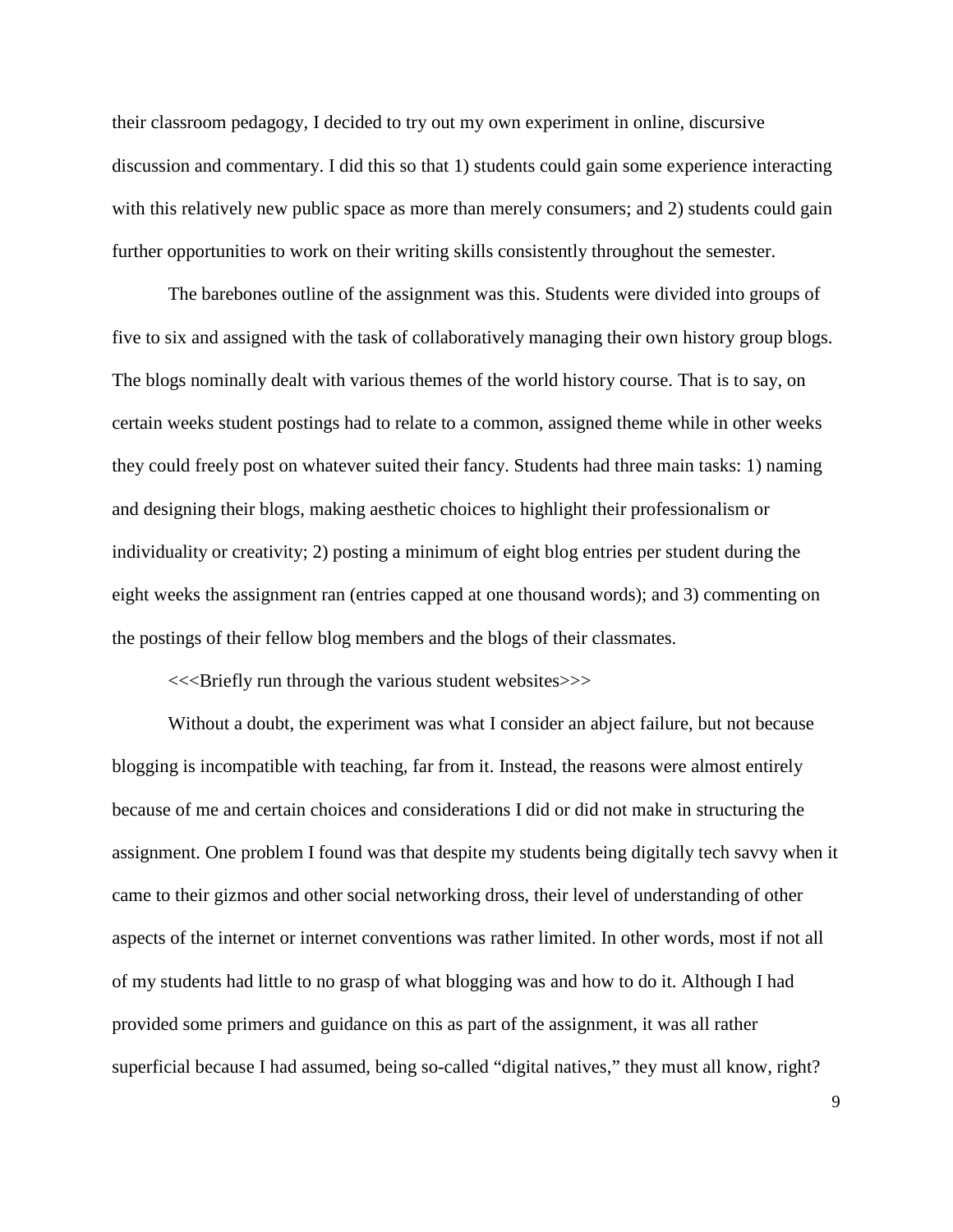One result of this was that many students made very little effort to go beyond the bare minimum of the assignment in terms of crafting coherent, engaging blog posts. This meant that much of their early output read like warmed over encapsulations of Wikipedia entries, not blog posts displaying critical thinking and reasoned analysis. One lesson I drew from this failed assumption on my part was that although my students have been since birth living in this new, everexpanding hyperreality, they still needed guidance in developing the skills to navigate it effectively (ergo, I really had better figure this out too, if I was going to contribute towards teaching them these skills).

The other problem I encountered was one of scale. With two classes of thirty three students each participating in this assignment, I found myself deluged with at least sixty six blog entries per week for eight weeks to offer commentary and criticism on, this on top of other grading in these classes and my other two. Needless to say, this became rather overwhelming. In the future, I plan to limit my use of this assignment to my upper division courses where it will be possible for me to manage the grading load better.

Overall, some students did seem to enjoy the experience, letting me know both in the course evaluations and in private discussions. And some students took to the project rather well, producing interesting, engaging, and well-crafted blog posts about world history topics that interested them. However, the overwhelming response from students was "This is pointless; don't do it again." I have not given up on using this assignment, but I plan to refine it further before deploying it again.

------------

The final example I want to discuss involves the development of my open source education portal called the Devenney Teaching Hub. This was an idea that came to me last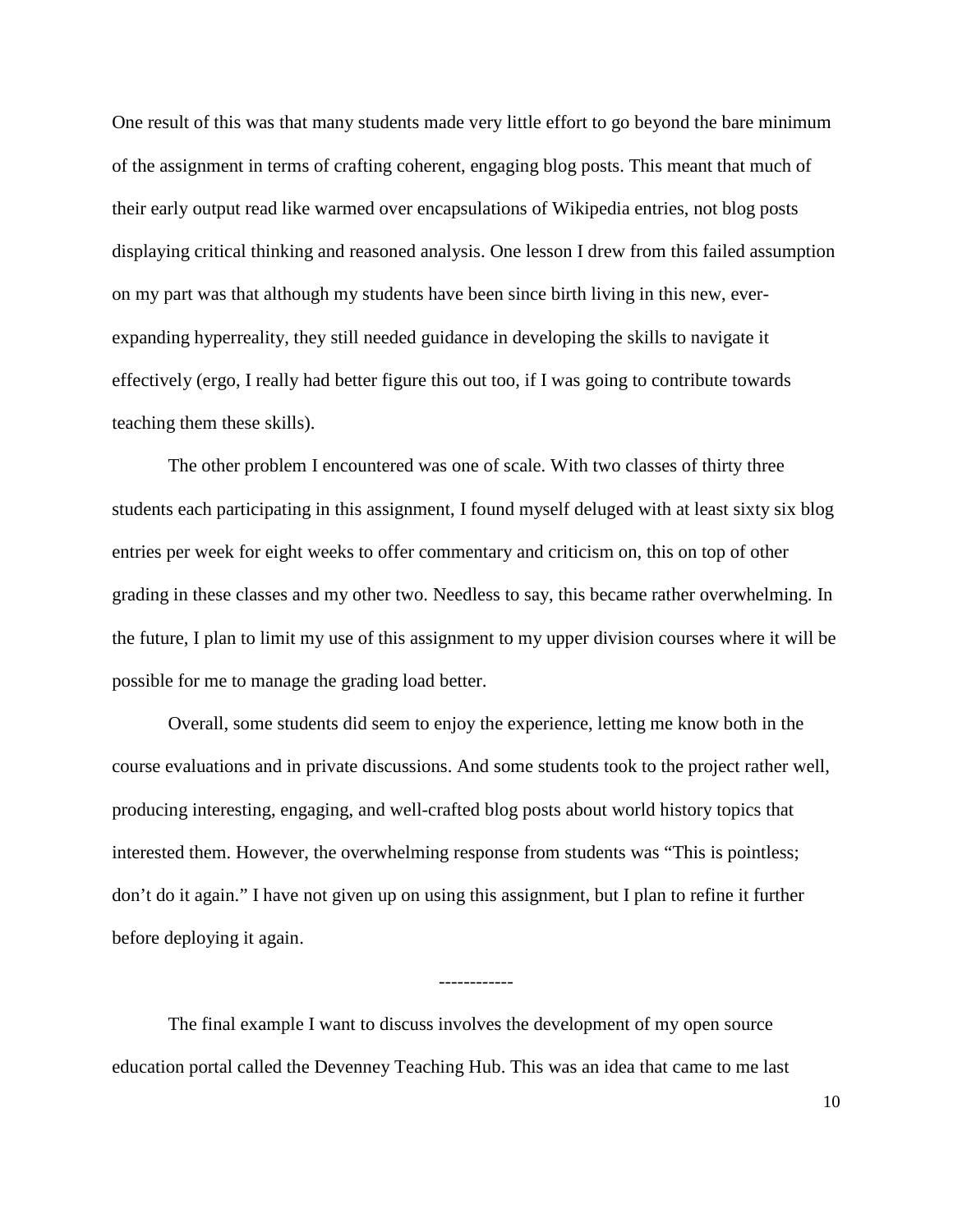summer after a year or so of hanging around online with a variety of digital humanities scholars who are pushing the envelope when it comes to the integration of technology and the Academy.

<<<Briefly run through the various components of the Teaching Hub>>>

So the questions I should probably answer at this point is: why have I done this? Why have I released all my teaching related materials to the wilds of the internet? Superficially speaking, the online influence of digital humanities scholars I follow on Twitter certainly played a role. My intense dislike of proprietary Learning Management Systems like Blackboard, with their closed, walled off interfaces and overabundance of cumbersome tools, also explains my motivation here. However, in a general sense, my new commitment to open source education stems from dissatisfaction I have with the way some in the Academy approach the question of transparency in teaching. As a scholar-educator working in a profession (higher education) that is all about the production, manipulation, and distribution of scholarly and general knowledge, it strikes me as troublingly ironic that some appear to resist embracing those very principles in the manner and techniques in which they Educate Young Minds. It is, I believe, a resistance borne out of the idea of academic freedom but in a slightly twisted manner. The culture of the Academy has a tendency to fetishize the role of the professor/instructor in the classroom as an Island unto Themselves, which can foster a further sense of closed resistance when "threatened" with external scrutiny. In this ago of macro budgetary pressures, outcomes assessment, and ideologically-driven but intellectually-stunted state legislators, keeping our teaching methods and materials behind a Blackboard wall deep within the confines of the Ivory Tower seems counterproductive, helping neither our students or society or even ourselves in the long run. If one of the goals of my profession is to showcase my scholarly activity (produce and distribute knowledge, right?), then there is no reason for me not to apply this to my teaching as well.